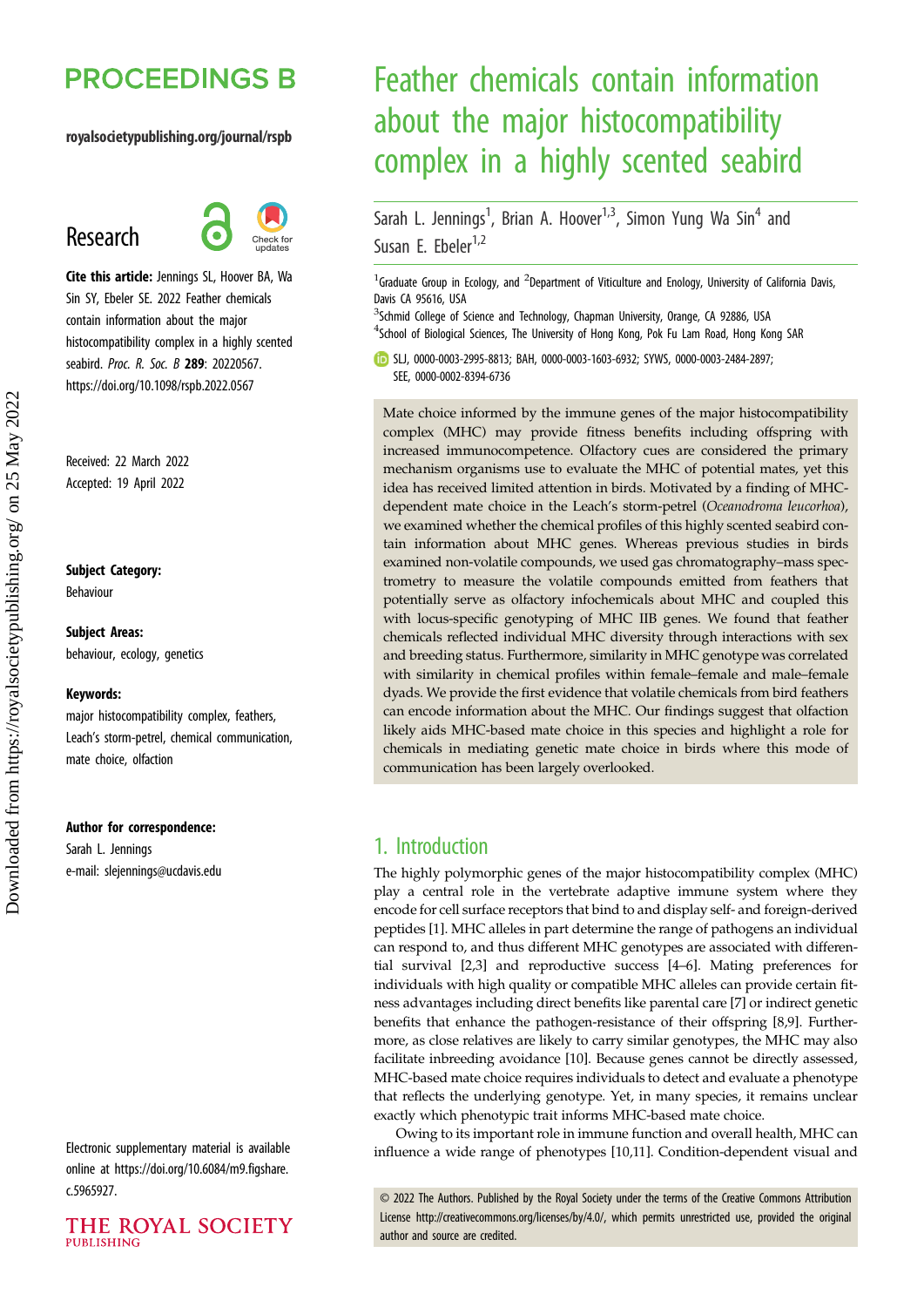2

acoustic traits are often correlated with the MHC [\[12](#page-7-0)–[16](#page-7-0)]. However, olfactory cues present in bodily secretions may be more reliable indicators of genotype, because they are directly shaped by the MHC in some species [\[17,18](#page-7-0)]. The use of olfaction to evaluate the MHC has been implicated in all major vertebrate groups [\[19](#page-7-0)–[26\]](#page-7-0), but the vast majority of studies come from laboratory or captive mammals with well-studied olfactory abilities [[27\]](#page-7-0).

The avian preen gland and skin produce scented compounds that may serve as a source of olfactory information about the MHC [\[28](#page-7-0)]. Birds distribute these compounds throughout their feathers and the resulting cocktail of chemicals can reflect breeding status (e.g. [[29\]](#page-7-0)), sex (e.g. [\[30](#page-7-0)]) and individual identity (e.g. [\[31](#page-7-0)]). However, the idea that birds can sense this chemical information and use it to inform social behaviours has only recently gained traction because birds were widely considered to lack a sense of smell. As the number of species shown to detect and discriminate conspecific odours has grown (reviewed in [\[32](#page-7-0)]), a few studies have examined odour-based mechanisms of MHC assessment. Two species, a songbird (song sparrow Melospiza melodia [[24\]](#page-7-0)) and a seabird (blue petrel Halobaena caerulea [\[23](#page-7-0)]), can use odour cues to judge MHC similarity. Moreover, the non-volatile chemicals in preen oil contain information about the MHC in both song sparrows [[24,33](#page-7-0)] and another seabird species, black legged-kittiwakes (Rissa tridactyla [\[34](#page-7-0)]). While these non-volatile chemicals may be precursors to airborne, scented compounds, it is currently unknown whether they can be directly detected by the avian olfactory system. Thus, the search for avian infochemicals should focus on measuring and identifying the volatile chemicals given off by birds.

Our study species, the Leach's storm-petrel (Oceanodroma leucorhoa), is particularly well-suited for examining the role of the MHC in avian social signalling. This small, pelagic seabird has strongly scented plumage and an excellent sense of smell [\[35,36](#page-7-0)]. Leach's storm-petrels choose their mates based on the MHC class IIB genes [\[37](#page-7-0)]. Individuals also possess unique odour profiles, a finding that is consistent with a genetic basis for personal odour [\[38](#page-7-0)]. However, we do not yet know whether these individual scents are related to MHC genotype. Here, we tested the hypothesis that information about MHC genotype is reflected in the scent of Leach's storm-petrel plumage. To address this objective, we used locus-specific genotyping of MHC class IIB genes coupled with headspace gas chromatography–mass spectrometry (GC–MS) to measure the chemical profiles of feathers. Unlike previous studies that have focused on non-volatile chemicals, we targeted the volatile compounds associated with the feathers that could potentially be detected via olfaction. We tested the following two predictions: (i) the chemical profiles of individuals contain information about the diversity of their MHC genotypes; (ii) individuals with functionally similar MHC genotypes have similar chemical profiles.

# 2. Methods

#### (a) Study site and field methods

We sampled Leach's storm-petrels at a large breeding colony (approx. 39 000 breeding pairs [[39](#page-7-0)]) on Bon Portage Island in Nova Scotia, Canada (43.46° N, −65.75° W). As part of an earlier investigation into MHC-mediated mate choice in this population (2010–2015), blood was collected from a large number of birds and used to determine their MHC genotype and sex (see [[37](#page-7-0)] for detailed methods). To measure chemical profiles, we collected feather samples from 80 incubating adults during the 2016 breeding season. By targeting previously genotyped birds, we were able to sample an equal number of males and females ( $n = 40$ ) per sex) that encompassed most of the common MHC class IIB genotypes in the population (see electronic supplementary material). From each bird, we plucked six small body feathers from approximately 5 cm above the preen gland while wearing clean nitrile gloves. Each sample was placed in a glass vial and kept frozen at −20°C. We transported the feathers on dry ice to the University of California, Davis where they were stored at −80°C prior to analysis.

We checked nests every 3 days to determine the hatch date of each chick. For each adult, we calculated the number of days between the sample date and the hatch date. This value, which we refer to as 'breeding status', provided an estimate of how far into the approximately 45-day incubation period each individual was at the time of sampling.

#### (b) Chemical analyses

We used previously described methods to measure the chemical profiles associated with Leach's storm-petrel feathers [\[38\]](#page-7-0). We analysed samples from each bird in triplicate. Each replicate consisted of two feathers that were weighed and placed into a 10 ml glass vial. Vials were heated to 40°C and we extracted compounds from the headspace of the feathers over 6 h using a 10 mm Twister® stir bar (Gerstel Inc, Germany). We added an internal standard of  $0.5 \mu l$  of 10 ppm (mg l<sup>-1</sup>) naphthalened8 in 100% ethanol to each sample to account for variation in instrument sensitivity across the analysis period. The stir bars were analysed using an Agilent 7890B gas chromatograph (GC) and 5977A mass spectrometer (MS) with a thermal desorption unit (TDU) and cryo-cooled injection system (CIS, Gerstel Inc). The instrument was programmed to optimize peak separation (see electronic supplementary material).

We quantified the peak areas of 80 feather compounds that were previously identified as bird-derived (versus from exogenous sources [[38](#page-7-0)]). We standardized the data from each sample by dividing by the corresponding internal standard peak area and sample mass. We averaged across the three replicate samples to obtain one representative measure per bird (see electronic supplementary material). To prevent the few highly abundant compounds from disproportionately influencing our analysis, we  $log (X + 1)$ -transformed the data.

The information contained within complex chemical profiles is often encoded by a subset of the compounds present, rather than the entire suite of chemicals [[40](#page-7-0)]. Previous studies have used dimension reduction methods to divide the chemical profile into smaller groups of compounds that can be examined in relation to genetic markers [\[29,41,42\]](#page-7-0). This approach offers several advantages: it can allow for the detection of subtly encoded genetic signatures that may be missed in the overall chemical profile, and it can aid in identifying the compounds that are involved in chemical communication. We performed a principal components analysis (PCA) to reduce the chemical profiles of Leach's storm-petrels into several testable variables (PCA in R package FactoMineR [[43](#page-7-0)]). A PCA, which uses Euclidean distance, was considered appropriate because the chemical variables were on similar scales after transformation, and they were measured in similar units. To determine the number of principal components (PCs) to retain in our analysis, we compared the results from three statistical approaches (see electronic supplementary material), which indicated that we should proceed with two PCs. From the PCA, we extracted the PC1 and PC2 scores for every individual bird. We also calculated the pairwise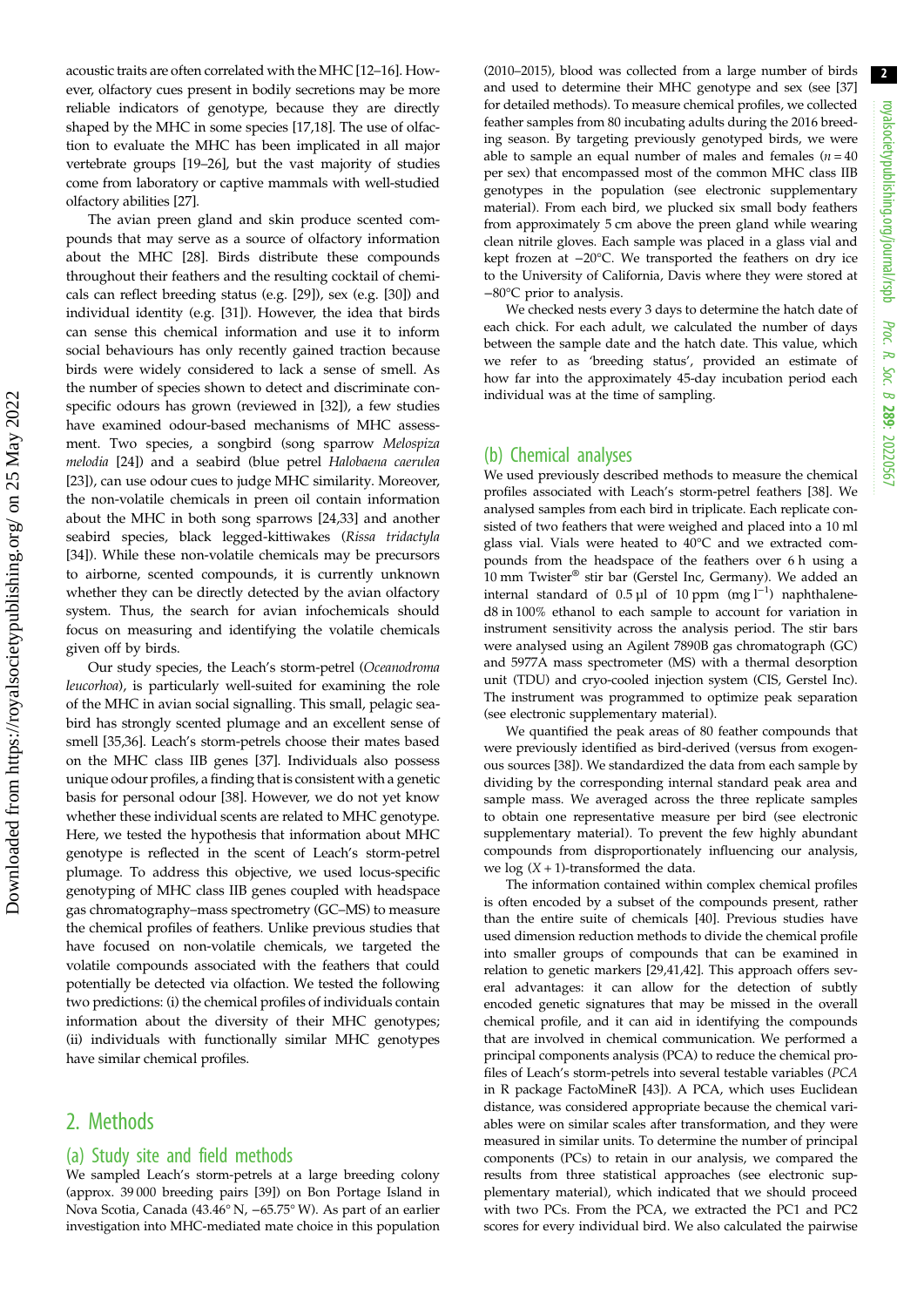difference in PC scores between every dyad of individuals for PC1 and PC2 separately, creating two chemical distance matrices.

#### (c) Genetic analyses

We used PCR-based cloning and sequencing to determine the MHC genotype of each bird, focusing on the hypervariable  $\beta$ subunit of the MHC class II molecule [\[37\]](#page-7-0). Specifically, we targeted the 300 bp gene fragments that span exon 2 in two MHC class II genes, Ocle-DAB1 and Ocle-DAB2, using previously developed locus-specific primers (OcleDAB1Fw 5′-AGAGGGAG GCACAGCAGGAG-3<sup>0</sup> , OcleDAB2Fw.2 5<sup>0</sup> -GCTGAGAGCACCT TGAGG-3<sup>0</sup> , OcleDAB12Rv 5<sup>0</sup> -AGGGAAATGCTCTGCCAAG-3<sup>0</sup> ).

We assessed functional differences between MHC alleles to measure the diversity of each individual's genotype and to quantify MHC distance between individuals. We used five physicochemical properties to describe the amino acids encoded by the alleles: hydrophobicity (z1), steric bulk (z2), polarity (z3) and electronic effects (z4 and z5) [\[44\]](#page-7-0). Using these properties, we created a matrix of Euclidean distances between amino acids [\[45,46\]](#page-7-0). Next, to determine the functional distance between alleles, we calculated the average of the physico-chemical differences across the amino acid sequence for every pair of alleles. The resulting matrix was used to assign MHC diversity and pairwise MHC distance values to the birds.

As a measure of each individual's MHC diversity, we determined the distance between the alleles that comprise their genotype, with higher values reflecting larger functional differences between the alleles and thus a more diverse genotype. We also constructed matrices based on the maximum distance between the genotypes of every dyad of individuals. This provided a measure of pairwise MHC distance between individuals, with lower values indicating dyads with more similar MHC genotypes (see electronic supplementary material). We determined the values for both individual MHC diversity and pairwise MHC distance in three different ways: at each MHC IIB locus separately— Ocle-DAB1 and Ocle-DAB2—and when considering both loci together. We used a locus-specific approach because our previous mate choice analysis had highlighted an important role for the Ocle-DAB2 in mate choice decisions [\[37\]](#page-7-0). However, the mechanisms by which MHC affects odour profiles are likely influenced by multiple MHC genes, and there is evidence to suggest both IIB loci are translated into proteins in this species [\[47](#page-7-0)], so we also calculated the genetic measures considering both loci.

We also measured genome-wide heterozygosity at 2514 loci using restriction site-associated DNA sequencing for 312 adults [\[48\]](#page-7-0). We examined the relationship between MHC heterozygosity and genome-wide heterozygosity to determine whether genomewide variation may explain the patterns between MHC and the chemical profiles.

#### (d) Statistical analyses

We used linear models to determine whether the chemical profiles of individuals reflect the diversity of their MHC genotype. In total, we examined six models that included either the PC1 or PC2 chemical scores of individuals as the response variable and had one of the three MHC diversity measures as an explanatory variable: diversity at Ocle-DAB1, Ocle-DAB2 and at both MHC IIB loci. Other explanatory variables included in all models were sex, breeding status and the two-way interactions between sex and the measure of MHC diversity, and breeding status and the measure of MHC diversity.

We assessed whether pairwise MHC distance at Ocle-DAB1, Ocle-DAB2 and both MHC IIB loci is correlated with distance in chemical profiles as described by pairwise differences for PC1 and PC2. Specifically, we looked for positive covariance between the genetic and chemical distance matrices to indicate that individuals with similar MHC genotypes have similar chemical profiles. We implemented partial Mantel tests, which allowed us to test the significance of each PC while controlling for the influence of the other, and generated  $p$ -values using  $10000$ randomizations of the data (mantel in R package ecodist [[49](#page-8-0)]). Gene–odour covariance may be limited to one sex (e.g. [[41](#page-7-0)]), so we performed separate tests using male–male (M–M) dyads and female–female (F–F) dyads to test for relationships within males and within females, respectively. A Mantel test was not possible on the matrix of male–female dyads (M-F), which was not square, so we used a Spearman's partial correlation test with 10 000 permutations ( pcor.test in R package RVAideMemoire [[50](#page-8-0)]). A similar approach has been used to analyse mixed-sex dyads in comparable studies [[26,33,34](#page-7-0)]. The pairwise difference in breeding status between individuals was included as a covariate matrix in all the models.

For the Mantel tests where we found a significant positive correlation, we used the BIO-ENV procedure (bioenv in R package vegan [[51](#page-8-0)]) to identify the specific compounds that maximized the relationship between the MHC and chemical distance [[52](#page-8-0)]. The user can specify a maximum number of variables to consider; we tested groups of up to six compounds. This process offers an alternative approach to a PCA for determining which compounds in the chemical profile are potentially responsible for signalling MHC genotype.

All statistical analyses were performed using R v. 4.1.2 [[53](#page-8-0)]. We assessed significance using two-tailed tests. For the linear models and Mantel tests, we applied Bonferroni corrections to account for multiple comparisons, so only very strong relationships remained significant (linear models: adjusted  $p = 0.05/6 = 0.008$ ; Mantel tests: adjusted  $p = 0.05/9 = 0.0056$ .

## 3. Results

#### (a) Chemical profiles and MHC genotypes

The first two PCs cumulatively explained 67% of the variation in the chemicals associated with Leach's storm-petrel feathers (electronic supplementary material, figure S3). PC1 was correlated with several long chain esters (electronic supplementary material, table S1). Nine compounds were strongly correlated with PC2, including the fatty alcohol 2-ethyl 1-hexanol, four even-chained fatty acid ethyl esters (C12, C14, C16 and C18) and four unidentified compounds that contained  $m/z$  88 and 115 as the most abundant ions in their mass spectra (electronic supplementary material, table S1).

The PC1 and PC2 scores of males and females did not differ (PC1: two sample *t*-test:  $t_{78}$  = 1.920,  $p$  = 0.059; PC2: two sample *t*-test:  $t_{78}$  = 0.067,  $p$  = 0.957). Individuals on average possessed  $3.16 \pm 0.79$  (mean  $\pm$  s.d.) unique MHC alleles (range: 2-4 alleles). MHC diversity at the Ocle-DAB1 locus was not linked with diversity at the Ocle-DAB2 locus ( $r = 0.150$ ,  $p =$ 0.182). In total, the 80 birds in our dataset represented 55 unique MHC IIB genotypes. The functional diversity of MHC genotypes did not differ between males and females (two sample *t*-test:  $t_{78}$  = 1.635,  $p$  = 0.106). The correlation between MHC heterozygosity and genome-wide heterozygosity was low for both IIB loci (Ocle-DAB1:  $r = 0.087$ ; Ocle-DAB2:  $r = 0.120$ ), so the MHC is unlikely to be an indicator of the background genetic diversity.

### (b) Chemical profiles and individual MHC diversity

The PC1 scores of individuals were explained by a significant interaction between MHC diversity at Ocle-DAB1 and sex ([figure 1](#page-3-0)a and [table 1;](#page-3-0)  $p < 0.001$ ). The PC1 scores of males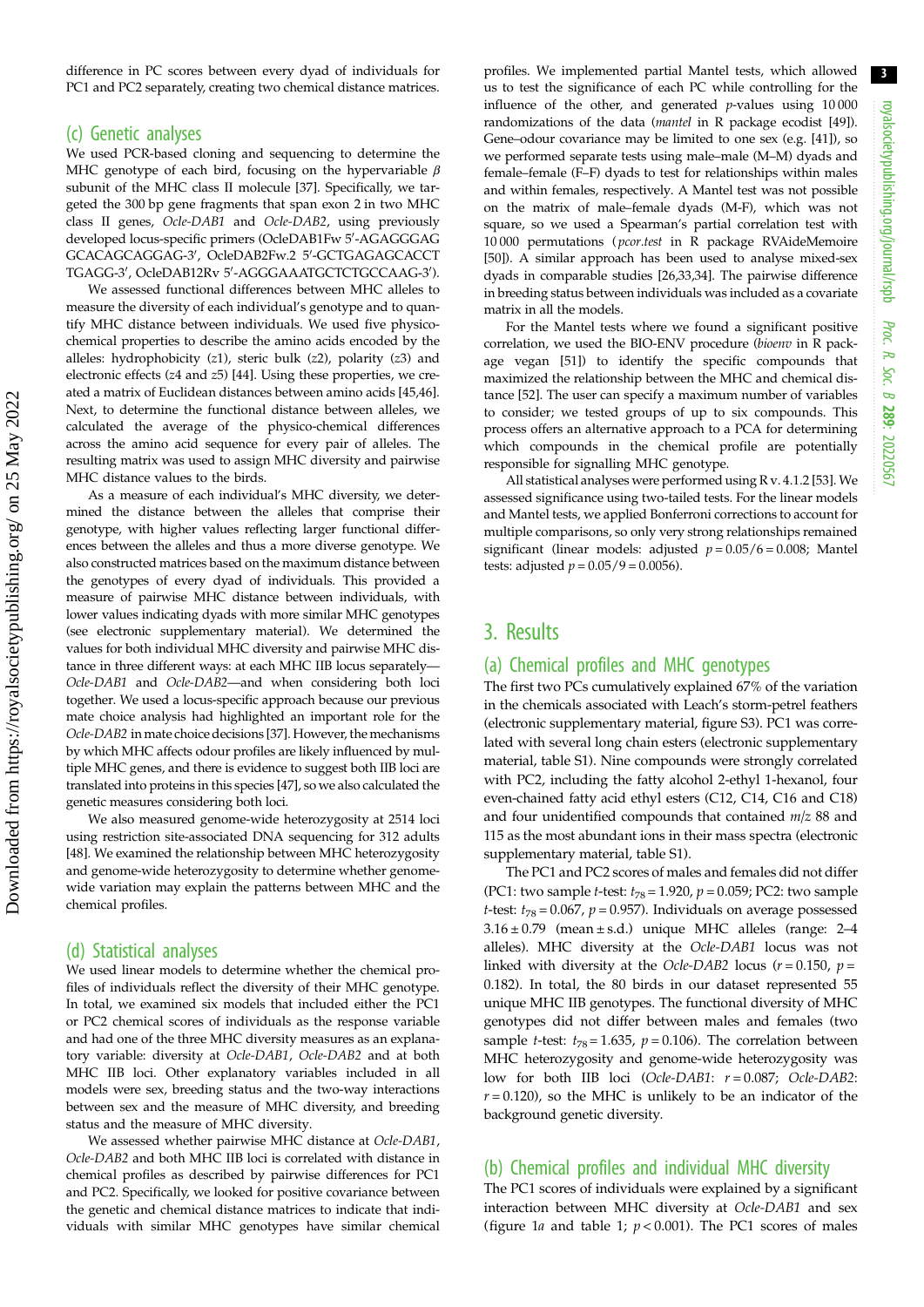<span id="page-3-0"></span>

Figure 1. Linear relationship between chemical PC scores and MHC diversity. (a) Individual PC1 score is explained by diversity at Ocle-DAB1 in a sex-specific way. (b) Individual PC2 score is explained by diversity across both MHC IIB loci through an interaction with breeding status. Breeding status is represented by three categories with 'mid' showing individuals in the mean breeding stage, 'late' showing individuals +1 s.d. above the mean, and 'early' showing individuals − 1 s.d. below the mean. Solid lines show the least-squares regression for each group. Full model outputs provided in table 1. (Online version in colour.)

Table 1. Linear relationship between individual chemical profiles and MHC diversity. Significant relationships are shown in italics (adjusted p-value for significance <0.008).

| chemical variable | explanatory variables                                              | estimated coefficient (±s.e.) | 95% C            | $p$ -value <sup><math>a</math></sup> |
|-------------------|--------------------------------------------------------------------|-------------------------------|------------------|--------------------------------------|
| PC <sub>1</sub>   | intercept                                                          | $-2.474(1.522)$               | $-5.505, 0.558$  |                                      |
|                   | DAB1                                                               | 5.833 (3.687)                 | $-1.513, 13.178$ | 0.118                                |
|                   | sex                                                                | $-1.472(0.618)$               | $-2.704, -0.240$ | 0.020                                |
|                   | breeding status                                                    | 0.148(0.080)                  | $-0.010, 0.307$  | 0.066                                |
|                   | DAB1 $\times$ sex                                                  | 8.183 (1.544)                 | 5.106, 11.260    | < 0.001                              |
|                   | $DAB1 \times$ breeding status                                      | $-0.278(0.204)$               | $-0.684, 0128$   | 0.177                                |
|                   | adjusted $R^2 = 0$ . 292, $F = 7.506$ (d.f., = 5, 74), $p < 0.001$ |                               |                  |                                      |
| PC <sub>2</sub>   | intercept                                                          | 0.324(0.974)                  | $-1.617, 2.266$  |                                      |
|                   | both Loci                                                          | 2.243 (1.171)                 | $-0.091, 4.578$  | 0.152                                |
|                   | sex                                                                | $-0.162(0.360)$               | $-0.879, 0.555$  | 0.850                                |
|                   | breeding status                                                    | 0.005(0.050)                  | $-0.096, 0.105$  | < 0.001                              |
|                   | both $loci \times$ sex                                             | 0.204(0.462)                  | $-0.717, 1.125$  | 0.577                                |
|                   | both loci $\times$ breeding status                                 | $-0.181(0.062)$               | $-0.304, -0.058$ | 0.004                                |
|                   | adjusted $R^2 = 0$ . 227, $F = 5.651$ (d.f = 5, 74), $p < 0.001$   |                               |                  |                                      |

<sup>a</sup>p-values for explanatory variables obtained using an ANOVA with Type III Sum of Squares.

significantly decreased with increasing diversity at the Ocle-DAB1 locus (slope =  $-6.96$ ,  $p = 0.002$ ), while females showed the opposite pattern (slope = 9.40,  $p < 0.001$ ). We did not find evidence that the chemicals associated with PC1 reflected diversity at the Ocle-DAB2 locus or when considering both MHC IIB loci (electronic supplementary material, table S2).

Individual chemical variation at PC2 was explained by a significant interaction between diversity across both MHC IIB loci and breeding status (figure 1b and table 1;  $p = 0.004$ ). To assist with the interpretation of this interaction effect, we plotted breeding status as a categorical variable with the mean breeding status (mid-incubation), +1 s.d. above the mean (late incubation), and −1 s.d. below the mean ('early

incubation', figure 1b). Birds in early- and mid-incubation have PC2 scores that decrease with increasing diversity across both MHC IIB loci. Late-incubation birds show the opposite relationship; their PC2 scores increase with increasing genetic diversity across both loci. When considering each MHC locus separately, the chemicals associated with PC2 were also related to genetic diversity through an interaction with breeding status, but this relationship was not significant after applying corrected p-values (electronic supplementary material, table S2).

(c) Relationships between chemical and MHC distance Chemical similarity covaried with MHC similarity in both M–F and F–F dyads [\(figure 2](#page-4-0) and [table 2](#page-4-0)). We found that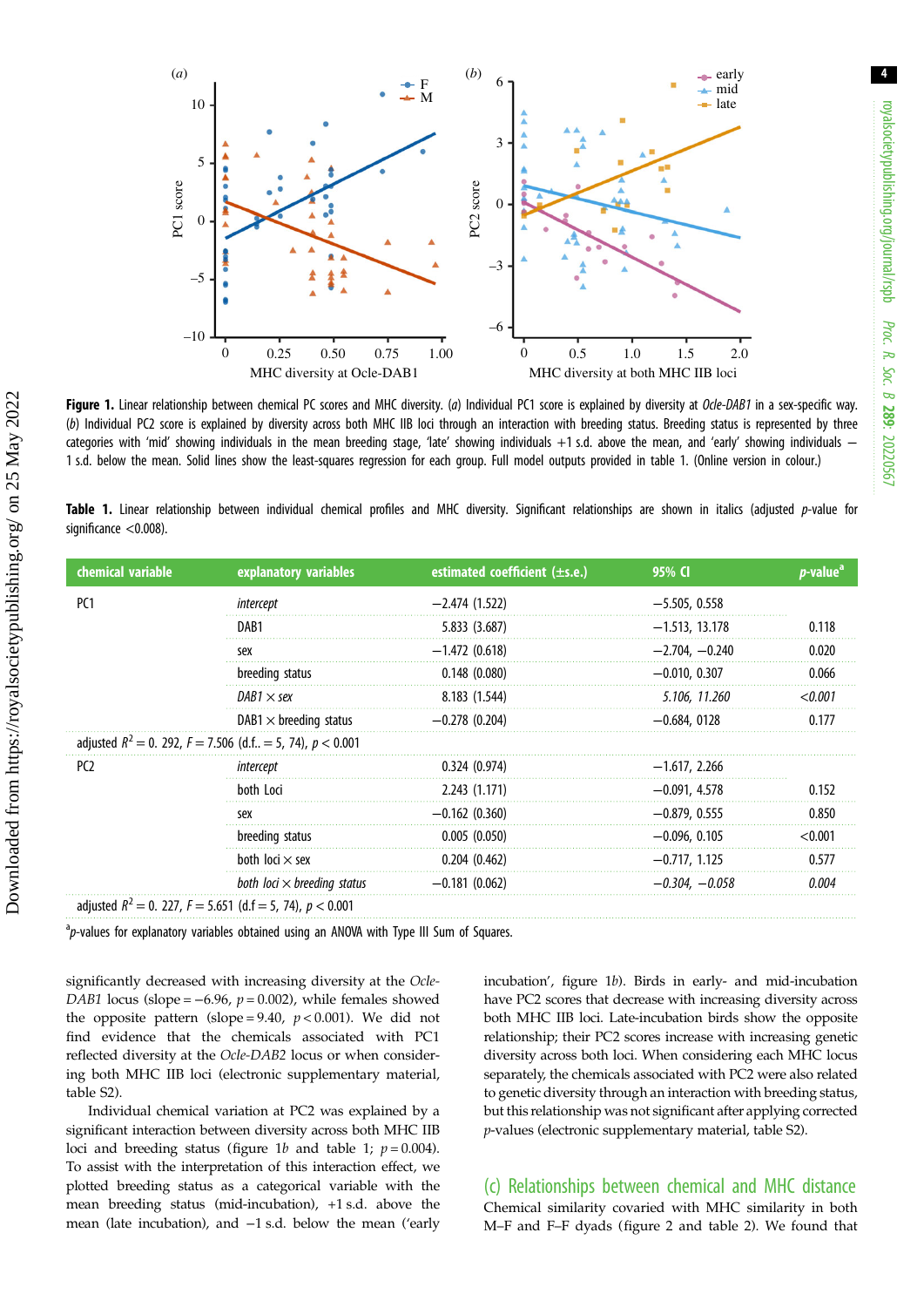<span id="page-4-0"></span>

Figure 2. Relationships between pairwise MHC distance and pairwise chemical distance in dyads of Leach's storm-petrels. In M-F dyads there is a significant relationship between pairwise chemical differences in PC1 scores and MHC distance at (a) Ocle-DAB1 and (b) both MHC IIB loci. In F-F dyads, there is a significant positive correlation between pairwise chemical differences in PC2 scores and MHC distance at (c) Ocle-DAB2 and (d) both MHC IIB loci. Solid lines show the leastsquares regression with 95% confidence interval. Full model outputs provided in table 2.

Table 2. Partial Mantel tests show the relationship between chemical distance (PC1 or PC2) and genetic distance (Ocle-DAB1, Ocle-DAB2 or both IIB loci) in M–M and F–F dyads. Spearman partial correlation permutation tests show the relationship between chemical and genetic distance in M–F dyads. Significant positive correlations are shown in italics (adjusted p-value for significance <0.0056). Correlation coefficient for F–F and M–M dyads is Mantel r, for M–F dyads it is Spearman's rho.

|                   | genetic<br>distance | no.<br>dyads | test             | chemical distance PC1      |                 | chemical distance PC2      |                 |
|-------------------|---------------------|--------------|------------------|----------------------------|-----------------|----------------------------|-----------------|
| group of<br>dyads |                     |              |                  | correlation<br>coefficient | <i>p</i> -value | correlation<br>coefficient | <i>p</i> -value |
| $M-M$             | Ocle-DAR1           | 435          | partial Mantel   | $-0.051$                   | 0.396           | $-0.054$                   | 0.457           |
|                   | Ocle-DAB2           | 435          | partial Mantel   | $-0.014$                   | 0.798           | $-0.162$                   | 0.021           |
|                   | both IIB loci       | 435          | partial Mantel   | $-0.056$                   | 0.338           | $-0.146$                   | 0.040           |
| F-F               | Ocle-DAR1           | 435          | partial Mantel   | 0.047                      | 0.509           | 0.173                      | 0.065           |
|                   | Ocle-DAB2           | 435          | partial Mantel   | $-0.007$                   | 0.926           | 0.349                      | < 0.001         |
|                   | both IIB loci       | 435          | partial Mantel   | 0.046                      | 0.555           | 0.296                      | 0.001           |
| $M-F$             | Ocle-DAB1           | 900          | partial Spearman | 0.145                      | < 0.001         | 0.018                      | 0.566           |
|                   | Ocle-DAB2           | 900          | partial Spearman | 0.011                      | 0.782           | 0.004                      | 0.982           |
|                   | both IIB loci       | 900          | partial Spearman | 0.083                      | 0.002           | 0.005                      | 0.947           |

chemical distance at PC1 was positively correlated with genetic distance at Ocle-DAB1 ( $\rho = 0.145$ ,  $p < 0.001$ , figure 2*a* and table 2) and across both MHC IIB loci in male–female dyads  $(\rho = 0.083, p = 0.002,$  figure 2b and table 2). There were no relationships between chemical distance at PC2 and any of the genetic distance matrices in mixed-sex dyads.

Within females (F–F dyads), chemical distance at PC2 positively covaried with MHC distance at the Ocle-DAB2 locus ( $r =$ 

0.296,  $p = 0.001$ , figure 2c and table 2) and when considering both MHC IIB loci ( $r = 0.349$ ,  $p < 0.001$ , figure 2d and table 2). Chemical distance at PC1, however, had no relationship with genetic distance in F–F dyads (table 2). In males (M–M dyads), we found no evidence of positive covariation between chemical and genetic distance matrices (table 2).

The BIO-ENV process identified the chemicals that maximized the gene–odour covariance at Ocle-DAB2 and across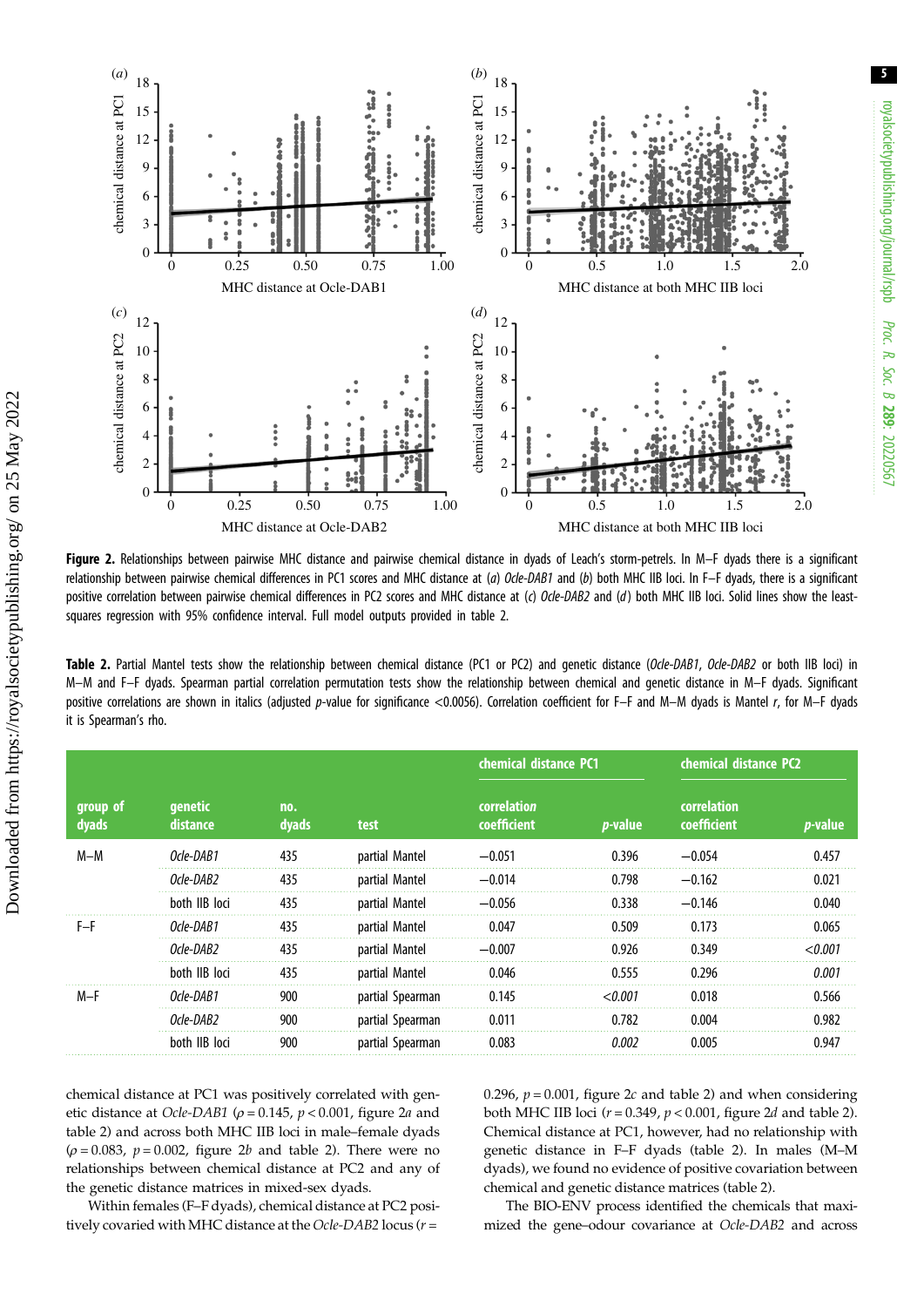6

Table 3. The top models from the BIO-ENV procedure that identified the subset of chemicals that maximized the correlation between chemical and genetic distance matrices in F-F dyads for genetic distance at Ocle-DAB2 and at both MHC IIB loci. Compound names in italics were strongly correlated with PC2.

| group of<br>dyads | <b>genetic</b><br>distance | Mantel r | no.<br>compounds | compound names                                                                                       |
|-------------------|----------------------------|----------|------------------|------------------------------------------------------------------------------------------------------|
|                   | Orle-DAR2                  | ) 438    |                  | styrene, 6-methyl-5-hepten-2-one, acetophenone, unidentified 5,<br>heptadecane, ethyl tetradecanoate |
|                   | both MHC Loci              | 0416     |                  | styrene, 2-octanone, 2-ethyl-1-hexanol, ethyl decanoate, unidentified 5,<br>heptadecane              |

both MHC loci in females. The best models for both genetic measures used 6 compounds and resulted in slightly higher correlations than the original models that used the chemicals represented by PC2 (table 3; see electronic supplementary material, table S3 for full results). The BIO-ENV process selected several compounds that were highly correlated with PC2, but it also highlighted a possible role for an alkane (heptadecane), three ketones (acetophenone, 2-octanone and 6-methyl-5 hepten-2-one) and a benzene derivative (styrene) that were not strongly associated with either of our retained PCs.

## 4. Discussion

We found support for our hypothesis that the chemical profiles of Leach's storm-petrels contain information about MHC genotype. Our analyses revealed that the feather-associated chemicals reflect individual MHC diversity in a sex-specificand breeding-status-dependent manner. We also found that similarity in chemical profiles was correlated with MHC similarity in F–F and M–F dyads. These findings are consistent with olfaction as a mechanism for MHC-dependent mate choice in this species. While MHC-associated chemosignals have previously been identified in the non-volatile components of avian preen oil [[24,33,34](#page-7-0)], we present the first evidence showing that the volatile feather compounds suitable for detection by the avian olfactory system also reflect MHC genotype.

Our study was in part motivated by a finding that male Leach's storm-petrels make non-random mate choice decisions to breed less frequently than expected with females that are homozygous at the Ocle-DAB2 locus [\[37](#page-7-0)]. This study also found that these less-preferred, homozygous females are associated with lower reproductive success. Males may evaluate female MHC using one of two recognition mechanisms (reviewed in [[10\]](#page-7-0)). If they use self-referent matching, their own phenotype would serve as a reference to assess the genotype of a potential mate. In our data, the best support for this mechanism would be a correlation between chemical similarity and MHC similarity at Ocle-DAB2 in M–F dyads, which would indicate that males could gain information about this locus by comparing the odour of a female with their own scent. While we did not observe this result, we did detect a correlation in M–F dyads across both IIB loci, suggesting that males may be able to use self-referential matching to glean some information about the MHC of females.

Alternatively, males could imprint on a female family member, such as their mother, and reference this template to discriminate potential mates. If imprinting is at play, our finding that female chemical similarity at PC2 covaries with MHC similarity at Ocle-DAB2 suggests that males may use odours to avoid homozygous females. However, behavioural experiments are needed to thoroughly explore whether male Leach's storm-petrels can use olfaction to discriminate female MHC, and if so, whether they use self-referential and/or imprinting mechanisms. Cross-fostering experiments using nestlings, which readily perform odour preference tests [[35\]](#page-7-0), could shed light on olfactory imprinting. Behavioural trials could also help identify which compounds convey information about the MHC. The compounds highlighted here, specifically the fatty acid ethyl esters with high loadings on PC2 and the additional chemicals selected by the BIO-ENV process, are of particular interest in regard to the female MHC signal.

We detected covariance between the MHC and chemical distance in females, but not in males. We also observed a sexspecific relationship between individual MHC diversity at the Ocle-DAB1 locus and the chemicals associated with PC1. In vertebrates, females are associated with stronger immune responses than males [[54,55](#page-8-0)]. Furthermore, steroid sex hormones have important regulatory effects on the immune system [\[55,56](#page-8-0)]. Testosterone can suppress the immune system in males and has been shown to downregulate MHC class II expression [[57,58\]](#page-8-0). In comparison, oestrogen and progesterone may amplify parasite resistance and humoral-mediated immune responses in females, and have been linked with increased expression of MHC class II ([\[57,59](#page-8-0)] but see [[60\]](#page-8-0)). The individuals in our study were in breeding condition, a phase associated with elevated levels of sex hormones [\[61](#page-8-0)]. If female storm-petrels had increased MHC expression compared with males at the time of sampling, the chemical profiles of females may have been more strongly influenced by the MHC, enabling us to detect the signal in one sex but not the other.

In addition to only finding support for gene–odour covariance in certain dyads of individuals, the effect sizes associated with our positive findings were small. Both of these results are consistent with other studies from mammals and birds, which found similar effect sizes and often only detected relationships in certain dyads [\[26,33,34](#page-7-0)[,62](#page-8-0)]. The diverse array of factors that affect chemical profiles may explain these findings. In this study, we targeted MHC class IIB, but storm-petrel odour profiles are likely also influenced by other MHC genes (e.g. MHC class IIA or MHC class I). Genome-wide heterozygosity [\[41,42](#page-7-0)], as well as interactions between MHC and background genes can also affect odour profiles [\[63\]](#page-8-0), although there is little evidence of this in our system where the correlation between MHC and genome-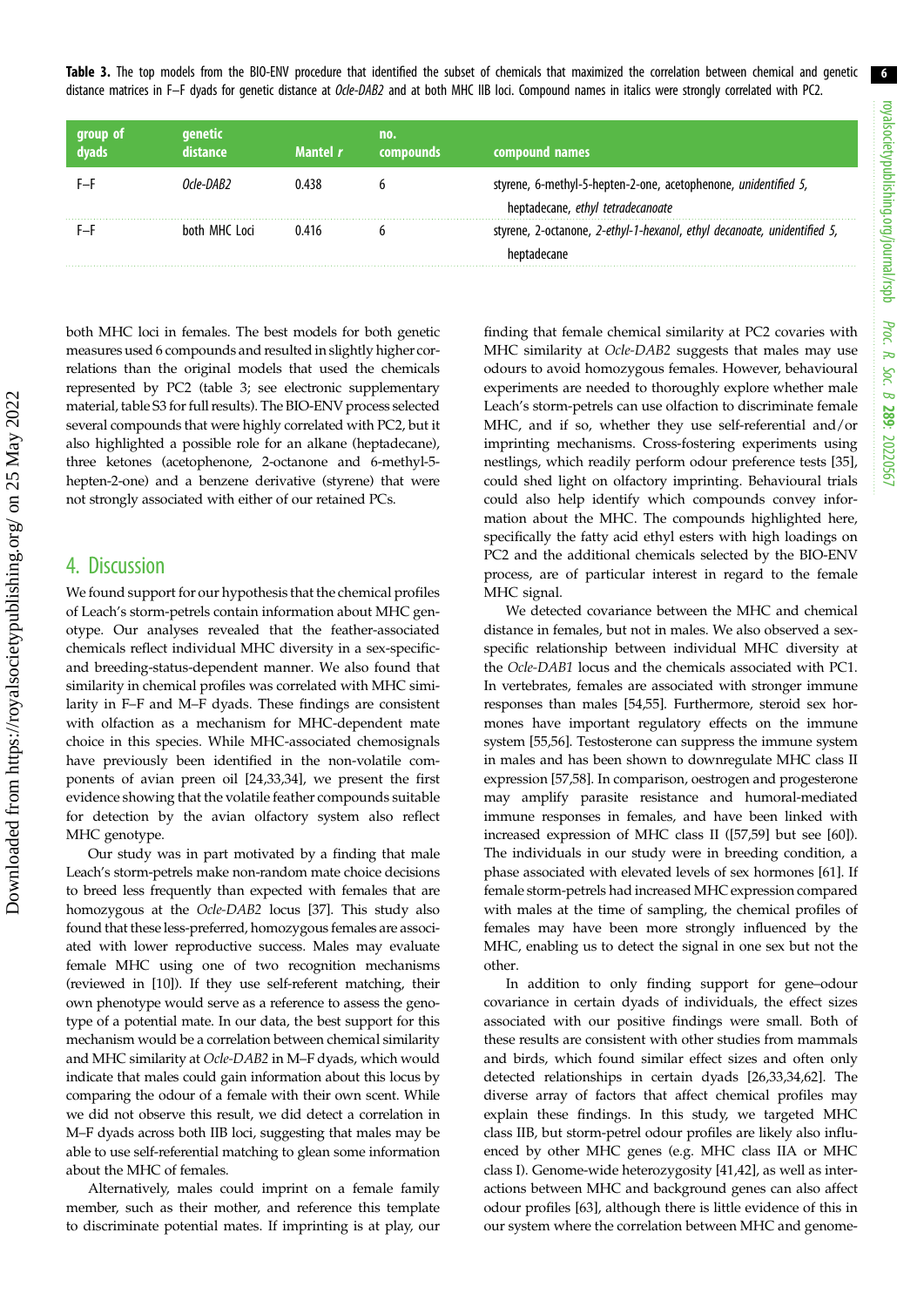7

<span id="page-6-0"></span>wide markers is low. Moreover, avian chemical profiles vary with diet [[64\]](#page-8-0) and disease [[65\]](#page-8-0). Thus, there are a multitude of factors that could contribute variability to the data, resulting in low effect sizes. Studies using captive or MHC-congenic species where more of these confounding variables can be controlled may yield stronger results. However, we believe there is significant value in demonstrating support for odour–gene covariance in wild organisms—particularly in a context where birds may be making these discriminations to facilitate mate choice decisions.

Vertebrate chemical profiles change seasonally and may only reflect genetic markers during the breeding season [\[26](#page-7-0)[,66](#page-8-0),[67](#page-8-0)]. The absence of genetic information in chemical profiles during the non-breeding season might be explained by energetic costs associated with producing chemical secretions [\[67,68](#page-8-0)], although there is currently limited support for this idea in birds [[69](#page-8-0)]. Our results indicate that MHC diversity is reflected by chemical profiles in a way that changes within the breeding season. Individuals sampled earlier in the incubation period had PC2 scores that decreased with increasing MHC diversity, but as they approached hatching, the relationship appears to switch. This suggests that there are likely complex interactions happening between steroid hormones, the immune system and other aspects of an individual's physiology and behaviour that alter the way chemical profiles reflect genetic markers over time. Samples from courtship and provisioning would be interesting to further explore how the chemical encoding of MHC shifts with changing reproductive state in this species.

The exact mechanisms that caused the observed relationships between preen feather volatiles and the MHC are currently unknown. Both the MHC molecules and the peptides that bind to them can end up in bodily secretions, where they may act as odourants or the precursors of odourants [[20](#page-7-0)[,70](#page-8-0)]. The MHC may also determine an organism's microbiome and indirectly influence the scented compounds produced by the commensal microbiota [[71](#page-8-0)–[74](#page-8-0)]. The microbiome presents a promising avenue for future research in birds because of its emphasis on the volatile compounds that can be detected by the avian olfactory system. Covariation between the MHC and the avian microbiome has been documented in this population of Leach's storm-petrels [\[75](#page-8-0)], the blue petrel [\[76](#page-8-0)] and the song sparrow [[77\]](#page-8-0). A three-factor analysis incorporating the microbiome, chemical profiles and MHC (e.g. [[77\]](#page-8-0)) would be valuable to shed light on the mechanisms at play in the Leach's storm-petrel.

This study adds to a growing body of work demonstrating that odour reflects information on the MHC in wild vertebrates. Our findings highlight chemicals emitted from bird feathers as a potential source of olfactory information that may enable MHC-based mate choice in Leach's stormpetrels. This species exhibits high fidelity to both their mate and nest site. Because they return to the same nest over many years, and individuals also frequently breed next to the same neighbouring birds. Thus, an exciting possibility for future research in this system is the role of MHC odourtypes in facilitating social interactions beyond mate choice, such as the recognition of neighbours and kin. This system has numerous possibilities for further work that could expand our understanding of olfaction as a mechanism for social communication in birds, an area of research still in its infancy.

Ethics. Research protocols were approved by UC Davis Animal Care and Use (17588 and 19288) and the Canadian Wildlife Service (10695 and SC2742). Samples were transported to the USA under USDA Veterinary Permit to Import Controlled Materials (125361) and Nova Scotia Permit to Export Wildlife.

Data accessibility. All data files and the code to reproduce the analysis are available on the Dryad Digital Repository [[78\]](#page-8-0). Supplementary information is provided in the electronic supplementary material [\[79](#page-8-0)].

Authors' contributions. S.L.J.: conceptualization, data curation, formal analysis, investigation, methodology, project administration, validation, visualization, writing—original draft, writing—review and editing; B.A.H.: data curation, formal analysis, investigation, methodology, validation, writing—review and editing; S.Y.W.S.: methodology, writing—review and editing; S.E.E.: conceptualization, formal analysis, funding acquisition, methodology, project administration, resources, supervision, writing—review and editing.

All authors gave final approval for publication and agreed to be held accountable for the work performed therein.

Conflict of interest declaration. We declare we have no competing interests. Funding. This research was supported by National Science Foundation (grant no. IOS 1258828).

Acknowledgements. We thank Lee and Carlene Adams, Jimmy Kaufman, Jason Nickerson, Dave Shutler and Phil Taylor for logistical support at the field site. We acknowledge Gabrielle Nevitt and Scott Edwards for their contributions during early stages of this project. We are grateful to the following people who assisted with fieldwork and laboratory analyses: Amy Miles, Anna Hjelmeland, Bianca Lek, Chris Tyson, Gabrielle Names, Joshua Hincks, Logan Lewis-Mummert, Miguel Alcaide, Natasha Reus, Riddhima Suri, Rj Abayan, Sukjhot Sandher, Tammy Yau and Zachary Yu. We also thank Gail Patricelli and the members of the Patricelli lab at UC Davis for discussion and useful comments on this manuscript.

# **References**

- 1. Klein J. 1986 Natural history of the major histocompatibility complex. New York, NY: Wiley.
- 2. Worley K, Collet J, Spurgin LG, Cornwallis C, Pizzari T, Richardson DS. 2010 MHC heterozygosity and survival in red junglefowl. Mol. Ecol. 19, 3064–3075. ([doi:10.](http://dx.doi.org/10.1111/j.1365-294X.2010.04724.x) [1111/j.1365-294X.2010.04724.x](http://dx.doi.org/10.1111/j.1365-294X.2010.04724.x))
- 3. Sepil I, Lachish S, Sheldon BC. 2013 MHC-linked survival and lifetime reproductive success in a wild population of great tits. Mol. Ecol. 22, 384–396. [\(doi:10.1111/mec.12123\)](http://dx.doi.org/10.1111/mec.12123)
- 4. Thoß M, Ilmonen P, Musolf K, Penn DJ. 2011 Major histocompatibility complex heterozygosity enhances

reproductive success. Mol. Ecol. 20, 1546-1557. [\(doi:10.1111/j.1365-294X.2011.05009.x](http://dx.doi.org/10.1111/j.1365-294X.2011.05009.x))

- 5. Kalbe M, Eizaguirre C, Dankert I, Reusch TB, Sommerfeld RD, Wegner KM, Milinski M. 2012 Lifetime reproductive success is maximized with optimal major histocompatibility complex diversity. Proc. R. Soc. B 276, 925–934. ([doi:10.1098/rspb.2008.1466\)](http://dx.doi.org/10.1098/rspb.2008.1466)
- 6. Eizaguirre C, Yeates SE, Lenz TL, Kalbe M, Milinski M. 2009 MHC-based mate choice combines good genes and maintenance of MHC polymorphism. Mol. Ecol. 18, 3316–3329. [\(doi:10.1111/j.1365-](http://dx.doi.org/10.1111/j.1365-294X.2009.04243.x) [294X.2009.04243.x\)](http://dx.doi.org/10.1111/j.1365-294X.2009.04243.x)
- 7. Zelano B, Edwards S V. 2002 An MHC component to kin recognition and mate choice in birds: predictions, progress, and prospects. Am. Nat. 160(Suppl.), S225–S237. [\(doi:10.](http://dx.doi.org/10.1086/342897) [1086/342897\)](http://dx.doi.org/10.1086/342897)
- 8. Apanius V, Penn D, Slev PR, Ramelle Ruff L, Potts WK. 1997 The nature of selection on the major histocompatibility complex. Crit. Rev. Immunol. 37, 75–120. ([doi:10.1615/](http://dx.doi.org/10.1615/CritRevImmunol.v37.i2-6.10) [CritRevImmunol.v37.i2-6.10](http://dx.doi.org/10.1615/CritRevImmunol.v37.i2-6.10))
- 9. Potts WK, Wakeland EK. 1990 Evolution of diversity at the major histocompatibility complex. Trends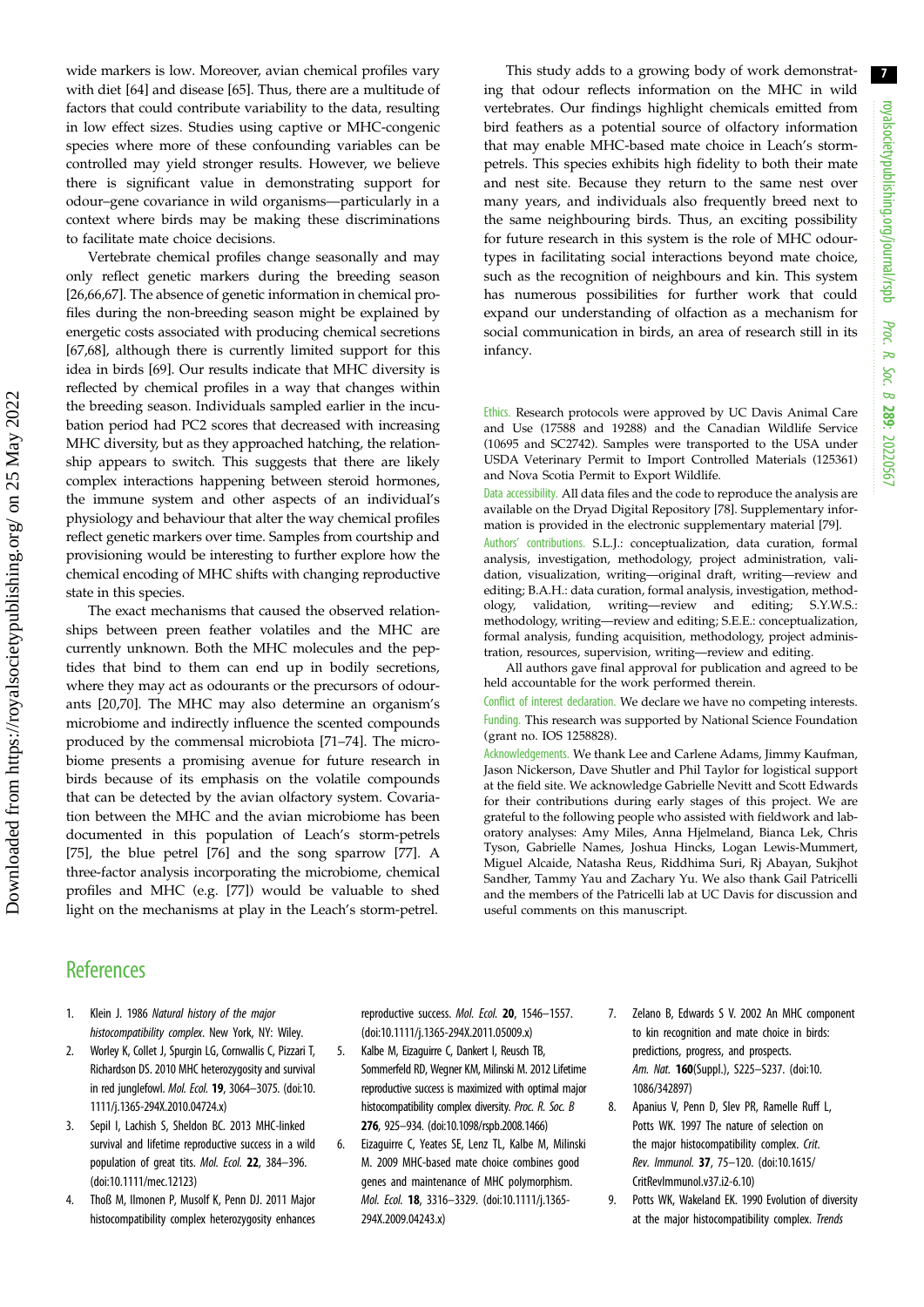<span id="page-7-0"></span>Ecol. Evol. 5, 181–187. ([doi:10.1016/0169-](http://dx.doi.org/10.1016/0169-5347(90)90207-T) [5347\(90\)90207-T](http://dx.doi.org/10.1016/0169-5347(90)90207-T))

- 10. Ruff JS, Nelson AC, Kubinak JL, Potts WK. 2012 MHC signaling during social communication. In Self and Nonself (ed. C López-Larrea), pp. 290–313. New York, NY: Springer.
- 11. Milinski M. 2006 The major histocompatibility complex, sexual selection, and mate choice. Annu. Rev. Ecol. Evol. Syst. 37, 159–186. ([doi:10.1146/](http://dx.doi.org/10.1146/annurev.ecolsys.37.091305.110242) [annurev.ecolsys.37.091305.110242\)](http://dx.doi.org/10.1146/annurev.ecolsys.37.091305.110242)
- 12. Ditchkoff SS, Lochmiller RL, Masters RE, Hoofer SR, Van Den Bussche RA. 2001 Majorhistocompatibility-complex-associated variation in secondary sexual traits of white-tailed deer (Odocoileus virginianus): evidence for good-genes advertisement. Evolution 55, 616. [\(doi:10.1554/0014-3820\(2001\)055\[0616:mhcavi\]2.](https://doi.org/10.1554/0014-3820(2001)055[0616:mhcavi]2.0.co;2) [0.co;2](https://doi.org/10.1554/0014-3820(2001)055[0616:mhcavi]2.0.co;2))
- 13. Setchell JM, Charpentier MJE, Abbott KM, Wickings EJ, Knapp LA. 2009 Is brightest best? Testing the Hamilton-Zuk hypothesis in Mandrills. Int. J. Primatol. 30, 825–844. ([doi:10.1007/s10764-](http://dx.doi.org/10.1007/s10764-009-9371-0) [009-9371-0\)](http://dx.doi.org/10.1007/s10764-009-9371-0)
- 14. Dunn PO, Bollmer JL, Freeman-Gallant CR, Whittingham LA. 2013 MHC variation is related to a sexually selected ornament, survival, and parasite resistance in common yellowthroats. Evolution 67, 679–687. ([doi:10.1111/j.1558-5646.2012.01799.x\)](http://dx.doi.org/10.1111/j.1558-5646.2012.01799.x)
- 15. Slade JWG, Watson MJ, MacDougall-Shackleton EA. 2017 Birdsong signals individual diversity at the major histocompatibility complex. Biol. Lett. 13, 20170430. [\(doi:10.1098/rsbl.2017.0430\)](http://dx.doi.org/10.1098/rsbl.2017.0430)
- 16. Von Schantz T, Wittzell H, Goransson G, Grahn M, Persson K. 1996 MHC genotype and male ornamentation: genetic evidence for the HamiltonZuk model. Proc. R. Soc. B 263, 265-271. ([doi:10.](http://dx.doi.org/10.1098/rspb.1996.0041) [1098/rspb.1996.0041](http://dx.doi.org/10.1098/rspb.1996.0041))
- 17. Boehm T, Zufall F. 2006 MHC peptides and the sensory evaluation of genotype. Trends Neurosci. 29, 100–107. ([doi:10.1016/j.tins.2005.11.006](http://dx.doi.org/10.1016/j.tins.2005.11.006))
- 18. Penn DJ. 2002 The scent of genetic compatibility: sexual selection and the major histocompatibility complex. Ethology 108, 1–21. [\(doi:10.1046/j.1439-](http://dx.doi.org/10.1046/j.1439-0310.2002.00768.x) [0310.2002.00768.x](http://dx.doi.org/10.1046/j.1439-0310.2002.00768.x))
- 19. Reusch TBH, Häberli MA, Aeschlimann PB, Milinski M. 2001 Female sticklebacks count alleles in a strategy of sexual selection explaining MHC polymorphism. Nature 414, 300–302. ([doi:10.1038/](http://dx.doi.org/10.1038/35104547) [35104547](http://dx.doi.org/10.1038/35104547))
- 20. Milinski M, Griffiths S, Wegner KM, Reusch TBH, Haas-Assenbaum A, Boehm T. 2005 Mate choice decisions of stickleback females predictably modified by MHC peptide ligands. Proc. Natl Acad. Sci. USA 102, 4414-4418. ([doi:10.1073/pnas.](http://dx.doi.org/10.1073/pnas.0408264102) [0408264102\)](http://dx.doi.org/10.1073/pnas.0408264102)
- 21. Bos DH, Williams RN, Gopurenko D, Bulut Z, Dewoody JA. 2009 Condition-dependent mate choice and a reproductive disadvantage for MHC-divergent male tiger salamanders. Mol. Ecol. 18, 3307–3315. ([doi:10.1111/j.1365-294X.2009.](http://dx.doi.org/10.1111/j.1365-294X.2009.04242.x) [04242.x\)](http://dx.doi.org/10.1111/j.1365-294X.2009.04242.x)
- 22. Olsson M, Madsen T, Nordby J, Wapstra E, Ujvari B, Wittsell H. 2003 Major histocompatibility complex

and mate choice in sand lizards. Proc. R. Soc. B 270, S254–S256. ([doi:10.1098/rsbl.2003.0079\)](http://dx.doi.org/10.1098/rsbl.2003.0079)

- 23. Leclaire S, Strandh M, Mardon J, Westerdahl H, Bonadonna F. 2017 Odour-based discrimination of similarity at the major histocompatibility complex in birds. Proc. R. Soc. B 284, 20162466. [\(doi:10.1098/](http://dx.doi.org/10.1098/rspb.2016.2466) [rspb.2016.2466](http://dx.doi.org/10.1098/rspb.2016.2466))
- 24. Grieves LA, Gloor GB, Bernards MA, MacDougall-Shackleton EA. 2019 Songbirds show odour-based discrimination of similarity and diversity at the major histocompatibility complex. Anim. Behav. 158, 131–138. [\(doi:10.1016/j.anbehav.2019.10.005\)](http://dx.doi.org/10.1016/j.anbehav.2019.10.005)
- 25. Wedekind C, Seebeck T, Bettens F, Paepke AJ. 1995 MHC-dependent mate preferences in humans. Proc. R. Soc. B 260, 245-249. ([doi:10.1098/rspb.](http://dx.doi.org/10.1098/rspb.1995.0087) [1995.0087\)](http://dx.doi.org/10.1098/rspb.1995.0087)
- 26. Grogan KE, Harris RL, Boulet M, Drea CM. 2019 Genetic variation at MHC class II loci influences both olfactory signals and scent discrimination in ringtailed lemurs. BMC Evol. Biol. 19, 171. [\(doi:10.1186/](http://dx.doi.org/10.1186/s12862-019-1486-0) [s12862-019-1486-0\)](http://dx.doi.org/10.1186/s12862-019-1486-0)
- 27. Kwak J, Willse A, Preti G, Yamazaki K, Beauchamp GK. 2010 In search of the chemical basis for MHC odourtypes. Proc. R. Soc. B 277, 2417–2425. [\(doi:10.1098/rspb.2010.0162\)](http://dx.doi.org/10.1098/rspb.2010.0162)
- 28. Campagna S, Mardon J, Celerier A, Bonadonna F. 2012 Potential semiochemical molecules from birds: a practical and comprehensive compilation of the last 20 years studies. Chem. Senses 37, 3-25. [\(doi:10.1093/chemse/bjr067](http://dx.doi.org/10.1093/chemse/bjr067))
- 29. Whittaker DJ, Kuzel M, Burrell MJE, Soini HA, Novotny MV, DuVal EH. 2019 Chemical profiles reflect heterozygosity and seasonality in a tropical lekking passerine bird. Anim. Behav. 151, 67–75. [\(doi:10.1016/j.anbehav.2019.03.005\)](http://dx.doi.org/10.1016/j.anbehav.2019.03.005)
- 30. Whittaker DJ, Soini HA, Atwell JW, Hollars C, Novotny M V, Ketterson ED. 2010 Songbird chemosignals: volatile compounds in preen gland secretions vary among individuals, sexes, and populations. Behav. Ecol. 21, 608–614. ([doi:10.](https://doi.org/10.1093/beheco/arq033) [1093/beheco/arq033\)](https://doi.org/10.1093/beheco/arq033)
- 31. Mardon J, Saunders SM, Bonadonna F. 2011 From preen secretions to plumage: the chemical trajectory of blue petrels' Halobaena caerulea social scent. J. Avian Biol. 42, 29–38. ([doi:10.1111/j.1600-048X.](http://dx.doi.org/10.1111/j.1600-048X.2010.05113.x) [2010.05113.x\)](http://dx.doi.org/10.1111/j.1600-048X.2010.05113.x)
- 32. Caro SP, Balthazart J, Bonadonna F. 2015 The perfume of reproduction in birds: chemosignaling in avian social life. Horm. Behav. 68, 25–42. [\(doi:10.](http://dx.doi.org/10.1353/pbm.1960.0053) [1353/pbm.1960.0053\)](http://dx.doi.org/10.1353/pbm.1960.0053)
- 33. Slade JWG, Watson MJ, Kelly TR, Gloor GB, Bernards MA, MacDougall-Shackleton EA. 2016 Chemical composition of preen wax reflects major histocompatibility complex similarity in songbirds. Proc. R. Soc. B 283, 20161966. [\(doi:10.1098/rspb.](http://dx.doi.org/10.1098/rspb.2016.1966) [2016.1966\)](http://dx.doi.org/10.1098/rspb.2016.1966)
- 34. Leclaire S et al. 2014 Preen secretions encode information on MHC similarity in certain sex-dyads in a monogamous seabird. Sci. Rep. 4, 6920. [\(doi:10.1038/srep06920\)](http://dx.doi.org/10.1038/srep06920)
- 35. O'Dwyer TW, Ackerman AL, Nevitt GA. 2008 Examining the development of individual recognition in a burrow-nesting procellariiform, the

Leach's storm-petrel. J. Exp. Biol. 211, 337-340. ([doi:10.1242/jeb.010512\)](http://dx.doi.org/10.1242/jeb.010512)

- 36. Grubb TC. 1974 Olfactory navigation to the nesting burrow in Leach's petrel (Oceanodroma leucorhoa). Anim. Behav. 22, 192–202. [\(doi:10.1016/S0003-](https://doi.org/10.1016/S0003-3472(74)80069-2) [3472\(74\)80069-2](https://doi.org/10.1016/S0003-3472(74)80069-2))
- 37. Hoover B, Alcaide M, Jennings S, Sin SYW, Edwards S V, Nevitt GA. 2018 Ecology can inform genetics: disassortative mating contributes to MHC polymorphism in Leach's storm-petrels (Oceanodroma leucorhoa). Mol. Ecol. 27, 3371–3385. [\(doi:10.1111/mec.14801\)](http://dx.doi.org/10.1111/mec.14801)
- 38. Jennings SL, Ebeler SE. 2020 Individual chemical profiles in the Leach's storm-petrel. J. Chem. Ecol. 46, 845–864. ([doi:10.1007/s10886-020-01207-0](https://doi.org/10.1007/s10886-020-01207-0))
- 39. Pollet IL, Shutler D. 2018 Leach's Storm Petrel Oceanodroma leucorhoa population trends on Bon Portage Island. Canada. Seabird 31, 75–83. [\(doi:10.](http://dx.doi.org/10.5751/ace-00771-100201) [5751/ace-00771-100201](http://dx.doi.org/10.5751/ace-00771-100201))
- 40. Hurst JL, Beynon RJ. 2010 Making progress in genetic kin recognition among vertebrates. J. Biol. 9, 13. ([doi:10.1186/jbiol221](http://dx.doi.org/10.1186/jbiol221))
- 41. Leclaire S, Merkling T, Raynaud C, Mulard H, Bessière J-M, Lhuillier E, Hatch Sa, Danchin E. 2012 Semiochemical compounds of preen secretion reflect genetic make-up in a seabird species. Proc. R. Soc. B 279, 1185–1193. [\(doi:10.1098/rspb.2011.1611\)](http://dx.doi.org/10.1098/rspb.2011.1611)
- 42. Stoffel MA, Caspers BA, Forcada J, Giannakara A, Baier M, Eberhart-Phillips L, Müller C, Hoffman JI. 2015 Chemical fingerprints encode mother– offspring similarity, colony membership, relatedness, and genetic quality in fur seals. Proc. Natl Acad. Sci. USA 112, E5005–E5012. [\(doi:10.](http://dx.doi.org/10.1073/pnas.1506076112) [1073/pnas.1506076112\)](http://dx.doi.org/10.1073/pnas.1506076112)
- 43. Le S, Josse J, Husson F. 2008 FactoMineR: an R package for multivariate analysis. J. Stat. Softw. 25, 1–18. [\(doi:10.18637/jss.v025.i01\)](http://dx.doi.org/10.18637/jss.v025.i01)
- 44. Sandberg M, Eriksson L, Jonsson J, Sjöström M, Wold S. 1998 New chemical descriptors relevant for the design of biologically active peptides. A multivariate characterization of 87 amino acids. J. Med. Chem. 41, 2481–2491. [\(doi:10.1021/jm9700575\)](http://dx.doi.org/10.1021/jm9700575)
- 45. Sin YW, Annavi G, Newman C, Buesching C, Burke T, Macdonald DW, Dugdale HL. 2015 MHC class IIassortative mate choice in European badgers (Meles meles). Mol. Ecol. 24, 3138–3150. ([doi:10.1111/](http://dx.doi.org/10.1111/mec.13217) [mec.13217\)](http://dx.doi.org/10.1111/mec.13217)
- 46. Agbali M, Reichard M, Bryjová A, Bryja J, Smith C. 2010 Mate choice for nonadditive genetic benefits correlate with MHC dissimilarity in the rose bitterling (Rhodeus ocellatus). Evolution 64, 1683–1696. ([doi:10.1111/j.1558-5646.2010.00961.x](http://dx.doi.org/10.1111/j.1558-5646.2010.00961.x))
- 47. Dearborn DC, Gager AB, Gilmour ME, McArthur AG, Hinerfeld DA, Mauck RA. 2015 Non-neutral evolution and reciprocal monophyly of two expressed MHC class II B genes in Leach's stormpetrel. Immunogenetics 67, 111–123. [\(doi:10.1007/](http://dx.doi.org/10.1007/s00251-014-0813-2) [s00251-014-0813-2](http://dx.doi.org/10.1007/s00251-014-0813-2))
- 48. Sin SYW, Hoover BA, Nevitt GA, Edwards S V. 2021 Demographic history, not mating system, explains signatures of inbreeding and inbreeding depression in a large outbred population. Am. Nat. 197, 658–676. [\(doi:10.1086/714079](http://dx.doi.org/10.1086/714079))